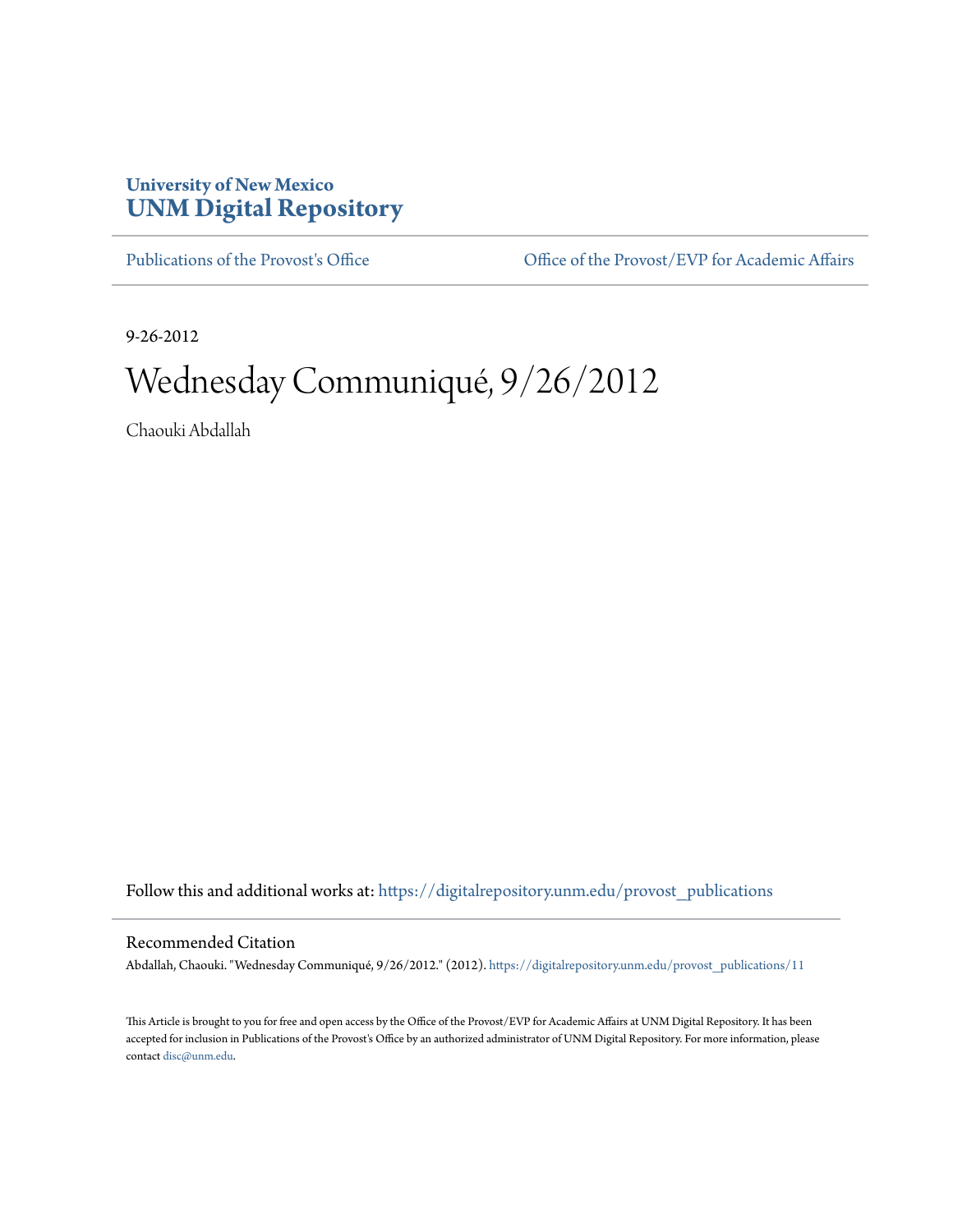

### *WEDNESDAY COMMUNIQUÉ*

#### **September 26, 2012**

*It is far better to buy a wonderful company at a fair price than a fair company at a wonderful price.* Warren Buffett (and the same can be said about a college education).

**Roles & Purposes Dimension:** The seventh dimension of the Foundations of Excellence (FoE) is the Roles & Purposes Dimension: Foundations. Institutions promote student understanding of the various roles and purposes of higher education, both for the individual and society. These roles and purposes include knowledge acquisition for personal growth, learning to prepare for future employment, learning to become engaged citizens, and learning to serve the public good. Institutions encourage first-year students to examine systematically their motivation and goals with regard to higher education in general and to their own college/university. Students are exposed to the value of general education as well as to the value of more focused, in-depth study of a field or fields of knowledge (i.e., the major). The rationale of this dimension is that, "Although many college and university educators would attest to the multiple purposes of higher education for the betterment of individuals and the larger society, new students often see a single overriding purpose; for today's college students, that purpose is often future employment**."** This Dimension argues that the first year is the time when students should be led to discover the many purposes of higher education and to explore their own reasons for college attendance. The Dimension also maintains that students should be exposed to the value of general education as well as major courses.

**Student Success:** I would like to acknowledge the efforts of many UNM units, and especially those of the Office of Admissions from the Division of Enrollment Management. The Freshman Class of 2012 has 3,423 students. This is the second largest ever and represents a 2.5% increase from the 2011 beginning freshmen. This was accomplished in the midst of a gradual increase of our admission standards. The efforts of the Office of Admissions, in partnership with the schools and colleges, the University College advisors and the Office of Student Academic Success, will become even more critical and challenging as we focus on attracting high achieving students while continuing to improve all students' preparation.

**Budget Models for Universities:** In our effort to explain the various budgeting models adopted by universities, I have come across the web site referenced below. This may help to compare and contrast our current budget model with RCM and PBB. http://www.hanoverresearch.com/2012/04/6-alternative-budget-models-for-colleges-anduniversities/.

**Expectations:** According to recent research, and as many parents have always stated, setting higher expectations will improve performance. A recent NPR story discusses this phenomenon. http://www.npr.org/blogs/health/2012/09/17/161159263/teachers-expectations-can-influence-how-students-perform. This was further driven home by the efforts and successes of many peer and aspirational universities in concentrating on the 4-year graduation rate. UT Austin and UT Knoxville are two institutions that have focused on improving the 4-year graduation rate, and have since increased both their 4 and 6-year graduation rates.

**Our Law School:** The UNM School of Law was ranked one of the country's best value law schools by *National Jurist* magazine. The school was rated eighth out of 200 ABA-accredited law schools, based on a number of factors. In its rankings, the magazine seeks to find law schools where graduates have the best chance of passing their respective state bar exam and getting a job in the legal field without piling up a huge amount of debt. The magazine's editors consider the percentage of graduates who pass the bar exam and the percentage who find a job. They weigh these factors against tuition, cost of living and average indebtedness after graduation. To reflect a more accurate employment picture, this year the magazine's editors gave more weight to full-time, long-term, barpassage-required employment. In past years, the employment rate gave the same weight to any kind of employment following law-school graduation, whether it was in the legal field or not. This new formula resulted in lower